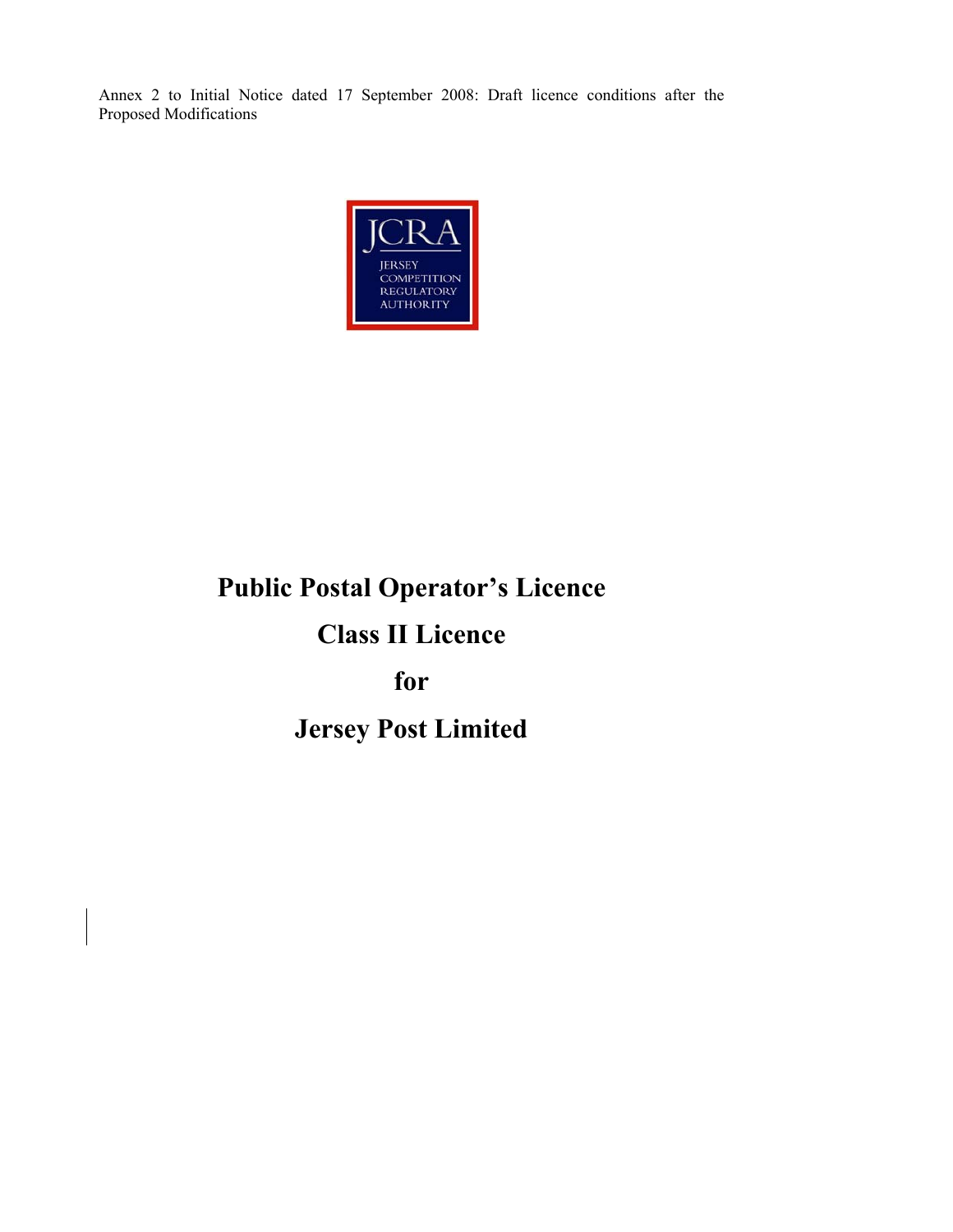# **JERSEY COMPETITION REGULATORY AUTHORITY**

# **CLASS II LICENCE ISSUED TO**

# **JERSEY POST LIMITED**

#### **under**

#### **THE POSTAL SERVICES (JERSEY) LAW 2004**

# **Article 15**

The JCRA, in exercise of the powers conferred on it by the Postal Services (Jersey) Law, 2004 (the "Law"), grants to the Licensee a Licence to convey Letters and to provide a Postal Service, as defined in the Law, within, to and from the Island of Jersey and subject to the conditions attached hereto (the "Conditions" or, individually, "Condition"), all lawful Directions of the JCRA and all applicable laws, rules, Regulations, ordinances and orders of the States of Jersey.

**DATED** 

**1st JULY 2006** 

**SIGNED** 

**EXECUTIVE DIRECTOR** 

**JERSEY COMPETITION REGULATORY AUTHORITY**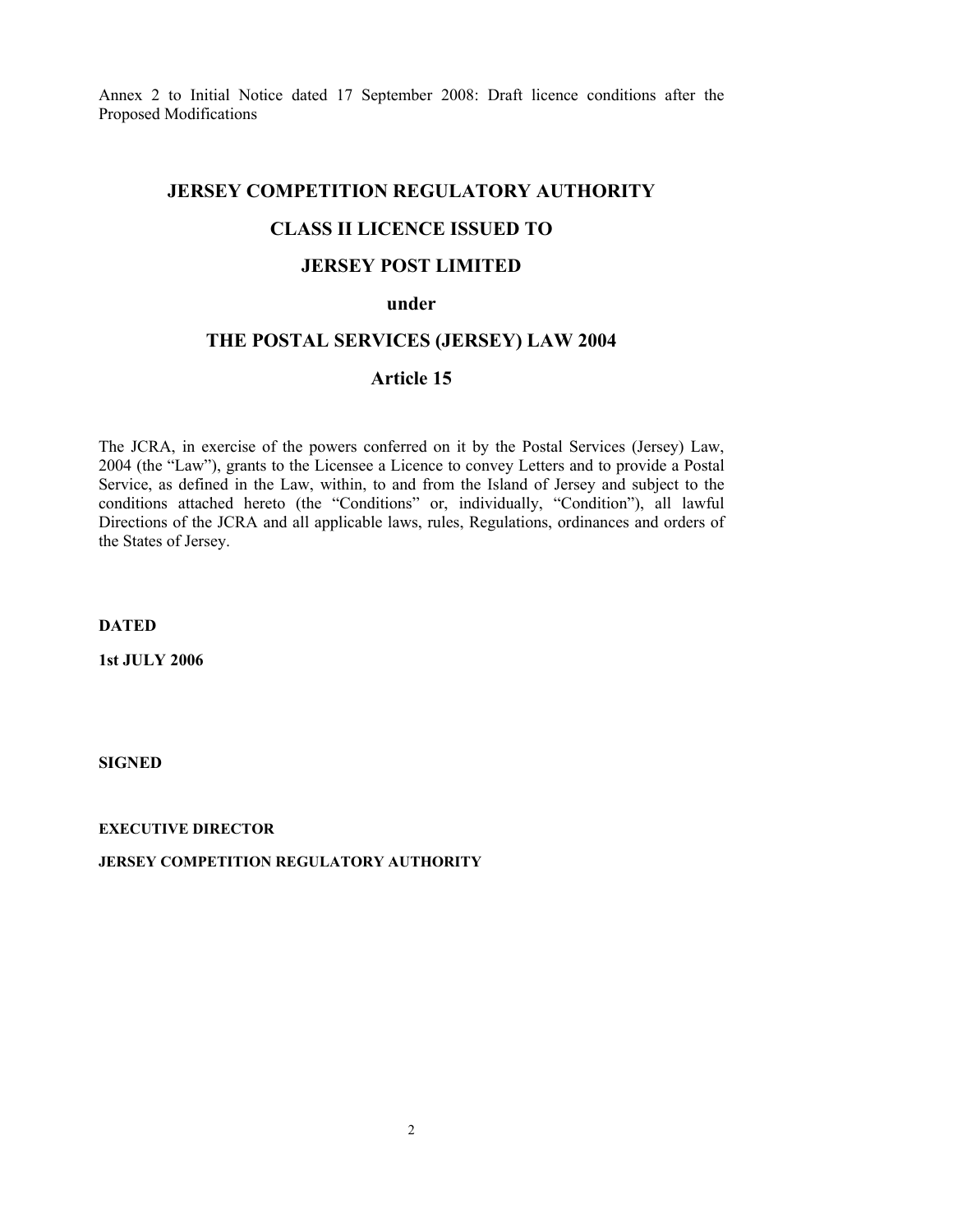#### **CONDITIONS**

#### **1. DEFINITIONS AND INTERPRETATION**

1.1 A word or expression that is used in the Licence or the Conditions and is also used in the Postal Services (Jersey) Law 2004 (the "Law"), has, except where otherwise stated in the Licence or Conditions, the same meaning in the Licence and the Conditions that it has in the Law. In addition, the expressions set out below have the meanings given to them below:

**"Access Point":** means any box, receptacle or other facility provided by the Licensee for the purpose of receiving Postal Packets, or any class of Postal Packets, for onwards Transmission in connection with the provision of a universal Postal Service;

**"Associated Company":** means a company that controls or is controlled by the Licensee or which is under the control of the same person or persons as control the Licensee;

**"Authority":** means the Jersey Competition Regulatory Authority established by Article 2 of the Competition Regulatory Authority (Jersey) Law 2001;

**"Business":** includes any trade, profession, or employment, in the course of which goods are supplied or services are provided, and any activity, or undertaking of a body of persons (whether or not incorporated), in the course of which goods are supplied or services are provided;

"**Change of Control**": has the meaning given in Condition 2.6;

**"Christmas Period":** means the month of December;

 **"Collect":** in respect of a Postal Packet includes to pick it up or receive it;

 **"Delivery Point":** means a private household address, a business address and any other facility or receptacle which the Licensee confirms to be suitable for the acceptance of Mail;

**"Direction":** means a written statement issued by the JCRA with which a Licensee must comply;

**"Documents":** includes accounts, deeds, writings and Information recorded in any form, whether or not legible to the naked eye;

**"Employee":** includes an employee, temporarily contracted staff, secondee, officer and servant;

**"Force Majeure":** means any cause affecting the performance by the Licensee of any obligation hereunder arising from acts, events, omissions, happenings or nonhappenings beyond its reasonable control including (but without limiting the generality thereof) governmental or States' acts or Regulations, fire, flood, inclement weather, terrorism or any disaster or an industrial dispute affecting the provision of Postal Services. Any act, event, omission, happening or non-happening will only be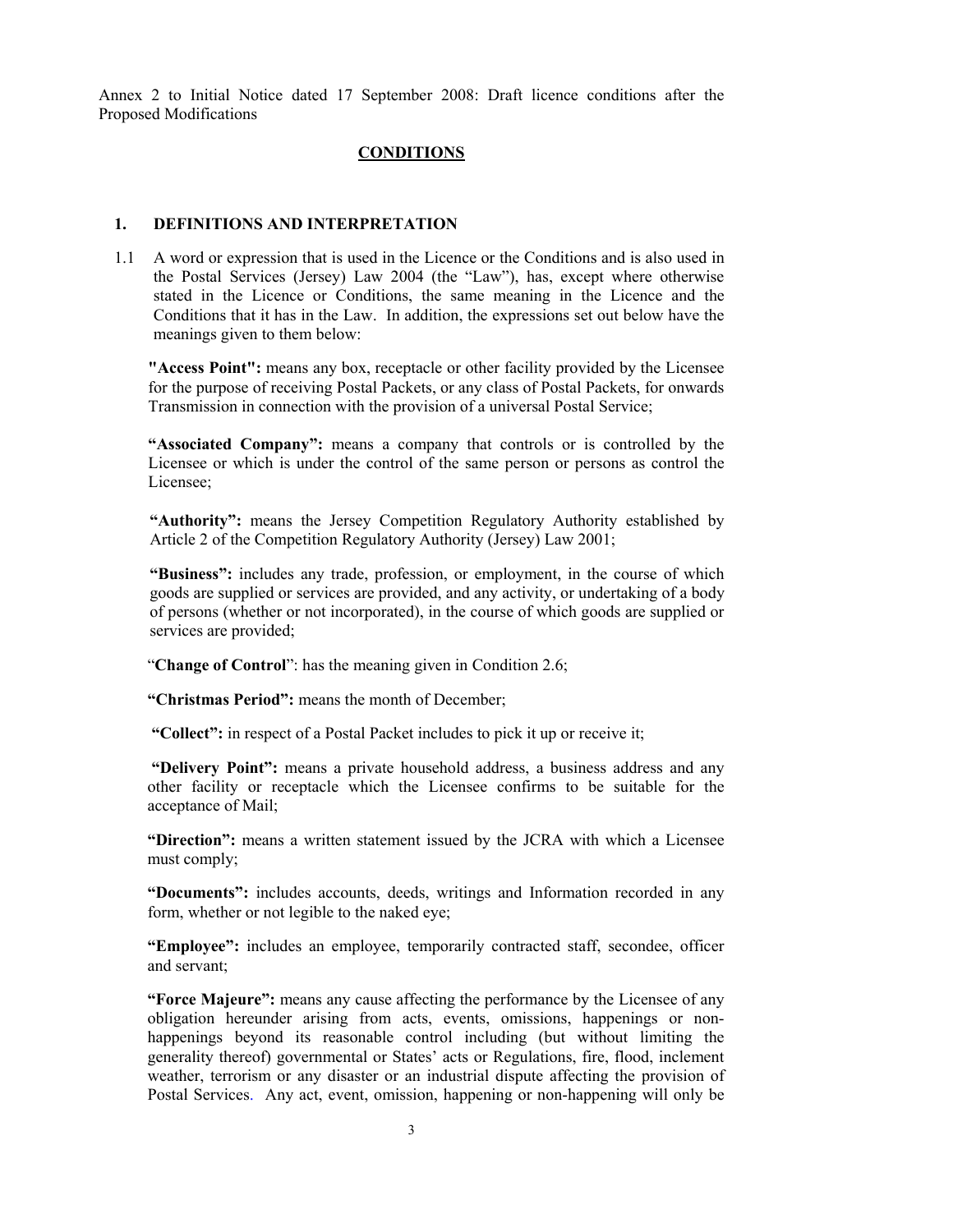considered Force Majeure if it is not attributable to the wilful act, neglect or failure to take reasonable precautions of the affected party, its officers, contractors, subcontractors, agents, servants or Employees;

**"Information":** includes – (a) information recorded in any form; and (b) forecasts and estimates;

**"JCRA":** means the Authority;

**"Land":** means any corporeal hereditament, including a building, and land covered with water, and also includes any interest in land or water and servitudes or rights in, on or over land or water;

**"Letter":** means a communication in handwriting or in print (or in both) that is to be conveyed and delivered to a person, or to an address, indicated on the communication itself or its envelope or cover, and includes a packet containing such a communication, but excludes –

- (a) a book, catalogue, newspaper or periodical; and
- (b) anything that weighs more than 20 kilograms;

as such term is further defined within the relevant Postal Scheme.

**"Licence":** means the licence granted to the Licensee under Part 4 of the Law of which these are the Conditions:

**"Licence Commencement Date":** means the date on which the JCRA determines that it is satisfied that all material assets, both fixed and current, of which Jersey Post has beneficial use, will be transferred to the Licensee or its Subsidiaries;

**"Licence Fee":** means the fee or fees prescribed by the JCRA under Article 18 of the Law;

**"Licensee":** means Jersey Post Limited and its permitted assignees;

 **"Licensed Services":** means services authorised by this Licence;

**"Mail":** means Postal Packets;

**"Modify":** includes add to, amend, alter, replace, revoke and delete;

**"Other Licensed Operator":** means any person who, other than the Licensee, for the time being, has the benefit of a licence granted under Article 15 of the Law;

**"Parcel":** means an item of Mail which is defined as a Parcel within the relevant Postal Scheme;

**"Philatelic Services":** means services provided for the collection and study of Postage Stamps;

**"Post Box":** means a thing or place used by the Licensee and represented by the Licensee as a thing or place where the public may post Mail for Transmission by post,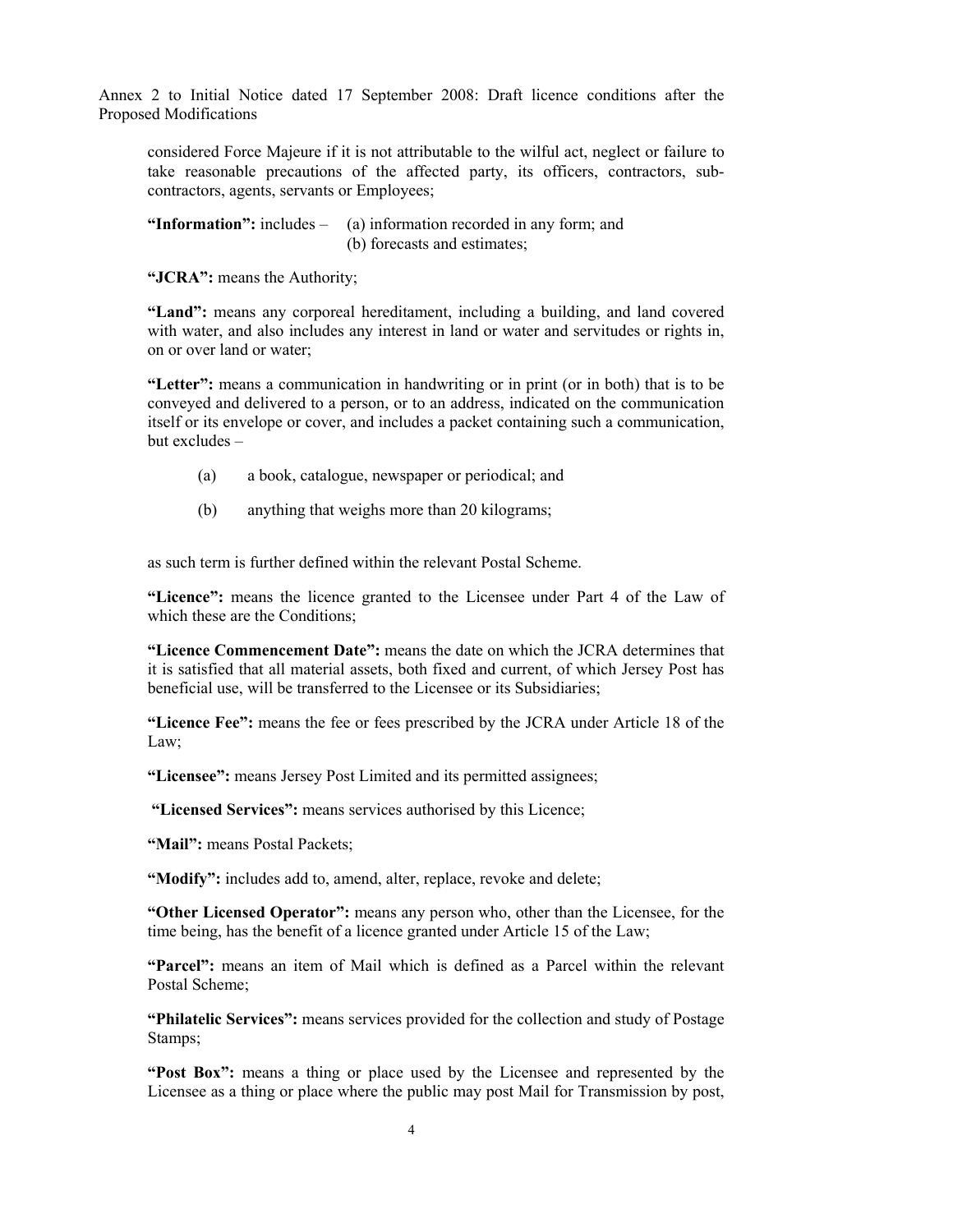the public's doing so simply by placing it there without receiving any acknowledgment, or expression of agreement, on the part of the Licensee;

**"Postal Development Plan":** has the meaning given in Condition 15.2;

**"Postal Facilities":** means the physical and human resources and systems deployed by the Licensee and by its contractors and agents for the purpose of meeting the Licensee's obligations under this Licence to provide Postal Services;

**"Postal Law":** means Postal Services (Jersey) Law 2004;

**"Postal Monitoring Plan":** has the meaning given in Condition 15.2;

**"Postage":** means any charge for Postal Services;

**"Postage Stamp":** means any mark (or recording) recognized or authorized by a postal operator as attesting payment of a charge for a Postal Service provided by the operator, and includes an adhesive stamp, a mark printed, embossed, impressed or otherwise indicated, and a recording on an envelope, card, cover, wrapper or other article;

**"Postal Packet":** means anything that weighs no more than 20 kilograms, and is for the Transmission by post or is transmitted by post and includes Letters and Parcels;

**"Postal Scheme":** means a scheme made by the Licensee under Part 11 of the Law;

**"Postal Services":** means the conveyance of Postal Packets, the incidental services of receiving, collecting, sorting and delivering Postal Packets, and any other service that relates to any of those services and is provided in conjunction with any of them;

**"Regulations":** means Regulations made by the States;

**"Service":** does not include a service rendered to an employer under a contract of employment;

**"Subsidiary":** has the same meaning as in the Companies (Jersey) Law 1991;

**"Term":** means subject to Condition 10 of this Licence, a period of fifteen (15) years from the Licence Commencement Date;

**"Transmission":** is referred to in Article 2(1) of the Law;

 **"Universal Service Obligation":** means the obligation of the Licensee to provide certain Postal Services under Condition 12 of this Licence;

**"User":** means a person, organization or other entity that is a consumer of Postal Services;

**"Working Day":** means every day except Sunday and public holidays in the case of Letters and every day except Saturday, Sunday and public holidays in the case of all other Mail.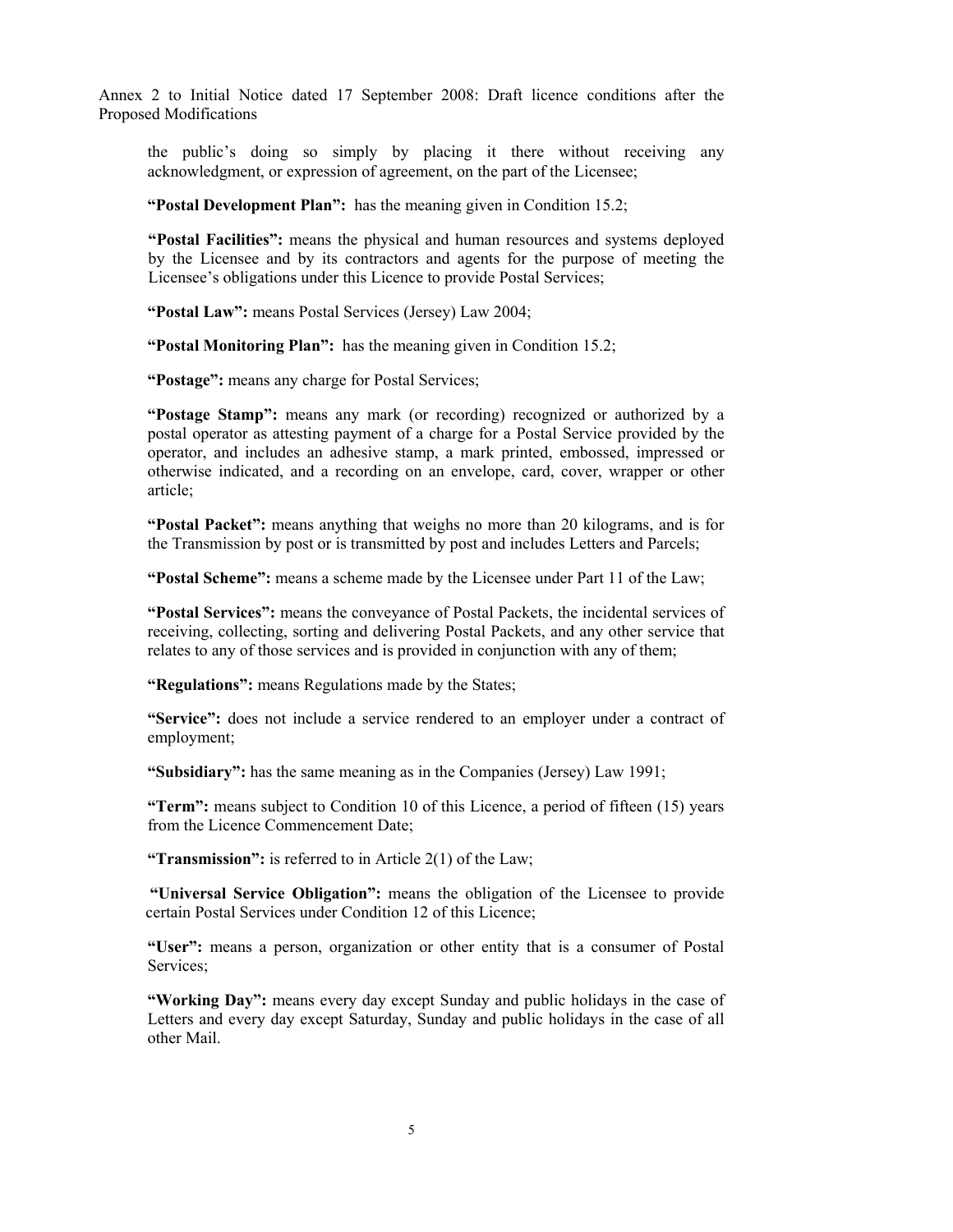- 1.2 In the Licence and these Conditions, unless the context indicates a contrary intention**:**
	- (a) references to Conditions, paragraphs and subparagraphs are to Conditions, paragraphs and subparagraphs of the Conditions, as varied from time to time in accordance with the Conditions;
	- (b) a document will be incorporated into and form part of the Conditions if it is referred to in the Conditions, and reference to such a document is to that document as varied from time to time;
	- (c) headings used for Conditions, paragraphs and subparagraphs are for ease of reference only and will not affect the interpretation of the Conditions;
	- (d) references to any law, rule, regulation, ordinance, order or other legal instrument includes any modification, re-enactment or legislative provisions substituted for the same;
	- (e) use of the word "includes" or "including" should be construed as being without limitation; and
	- (f) the masculine gender shall include the feminine and neuter, and the singular shall include the plural, and vice versa, and words importing persons shall include firms or companies.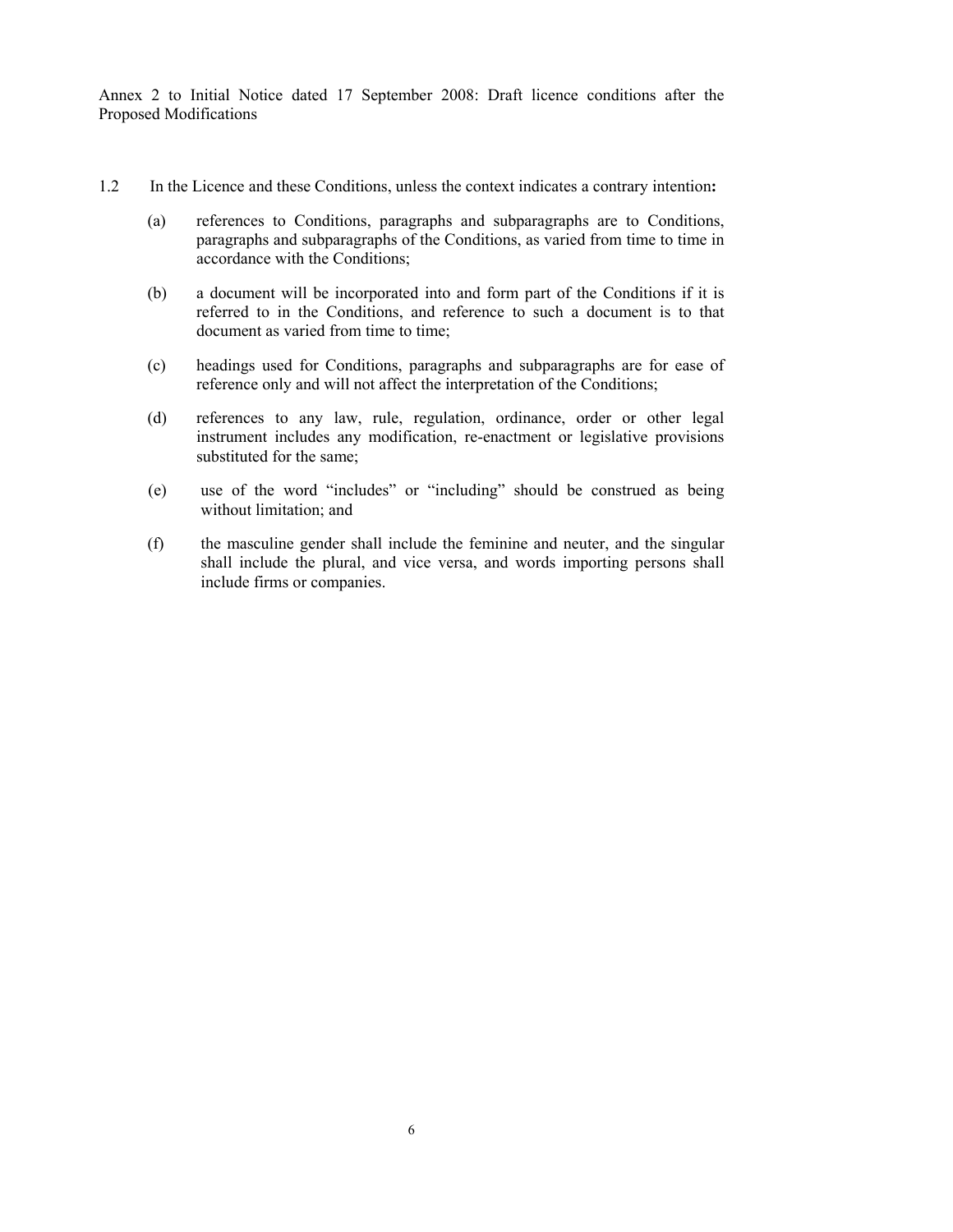#### **PART I: ESTABLISHMENT AND ENFORCEMENT**

#### **2. SCOPE OF THE LICENCE**

- 2.1 The Licensee is hereby designated as a public postal operator for the purposes of the Law and for the avoidance of doubt, this Licence shall be non-exclusive.
- 2.2 The Licence is personal to the Licensee and the Licensee shall not sub-license, assign or grant any right, interest or entitlement in the Licence nor transfer the Licence to any other person without the prior written consent of the JCRA to the transaction. This Condition does not prevent the Licensee from providing Licensed Services through its Associated Companies, Subsidiaries, Employees, agents or sub-contractors. For the avoidance of doubt, any such delegation shall not release the Licensee from its obligations under Condition 5.
- 2.3 The Licensee or a Subsidiary or Associated Company of the Licensee shall not sell, mortgage, pledge or otherwise transfer or encumber any assets (including, but not limited to, the assets of a Subsidiary or Associated Company of the Licensee) which are necessary either to provide the Licensed Services or otherwise to comply with the Licensee's obligations under this Licence without the prior written consent of the JCRA to the transaction.
- 2.4 Conditions 2.2 and 2.3 do not apply to:
	- (i) a transfer, assignment or other disposal of an interest in assets under an arrangement whereby the Licensee, a Subsidiary or Associated Company of the Licensee retains the use and benefit of such assets for the remainder of the useful life of such assets and for the duration of the Licence; or
	- (ii) a transfer, assignment or other disposal of assets made in the ordinary course of Business.
- 2.5 The Licensee shall notify the JCRA of the occurrence of any of the following:
	- (a) any fact or event likely to materially affect the Licensee's ability to comply with any Condition including any change to the Licensed Services which may detrimentally affect the permanence, availability or quality of the Licensed Services or the fulfilment of the Universal Service Obligation;
	- (b) any insolvency-related event in respect of the Licensee or Subsidiary or Associated Company of the Licensee, or any preparatory steps being taken that might lead to an insolvency-related event, immediately upon the Licensee becoming aware of the event.
- 2.6 The Licensee shall notify the JCRA of any proposed Change of Control of the Licensee or a Subsidiary or Associated Company of the Licensee forthwith upon the Licensee, or its chairman, chief executive officer, chief operating officer or any director becoming aware of the proposed change, and in any event prior to the acceptance by the Licensee or its shareholder of any such proposal.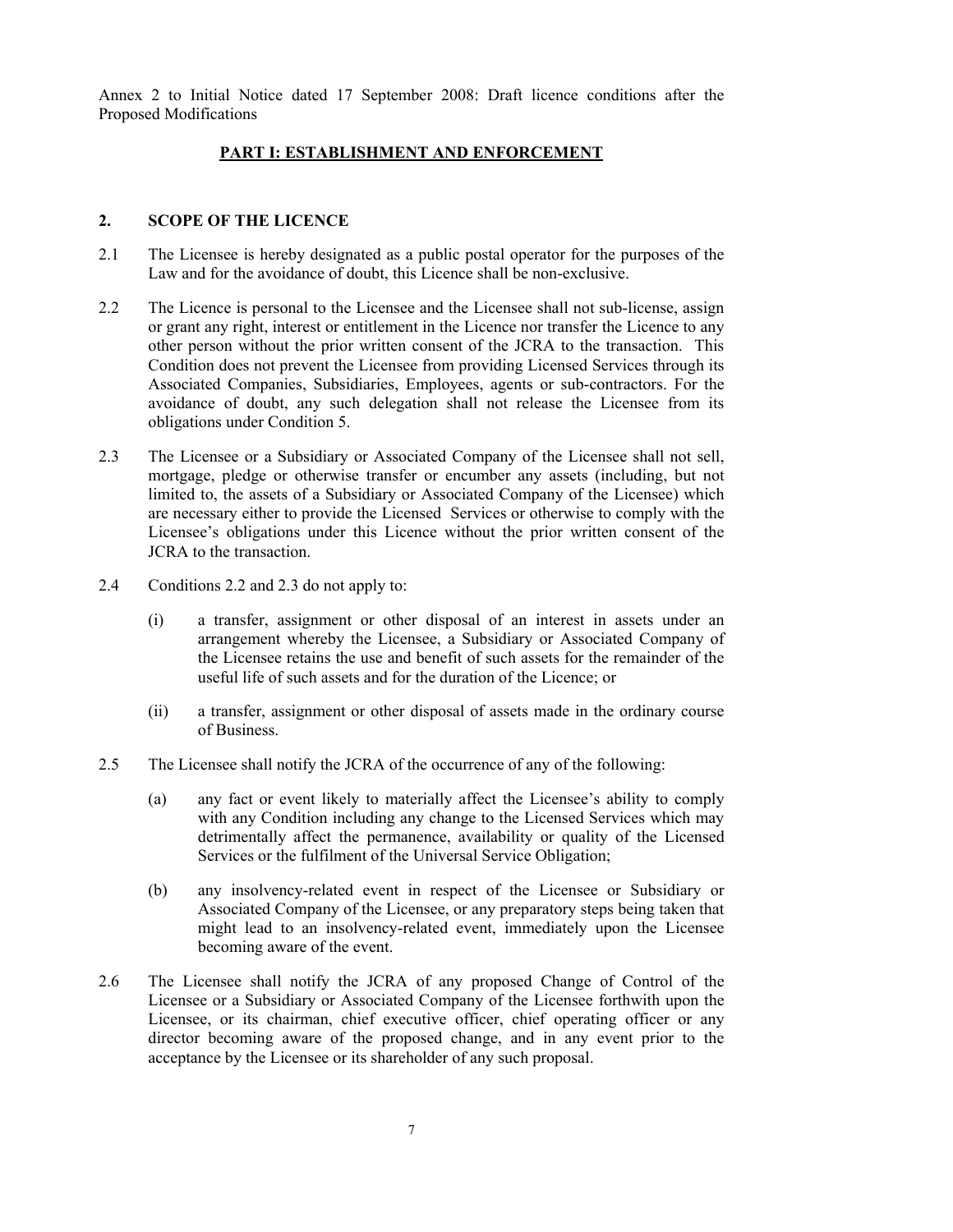- 2.7 Within 30 days of the JCRA's receipt of a notification from the Licensee of a Change of Control under Condition 2.4, the JCRA may:
	- (a) approve, in writing, the change or the proposed change; or
	- (b) disapprove, in writing, the change or the proposed change, giving reasons; or
	- (c) approve the proposed change or the change subject to the Licensee accepting a modification of the Licence under Article 19 of the Law;

and, in addition to any of the above measures, the JCRA may issue such Directions to the Licensee or invoke any of the applicable sanctions, penalties or remedies in the Law or the Licence as the JCRA reasonably considers necessary and appropriate.

In taking action under this Condition, the JCRA may have regard to whether or not the JCRA would have awarded the Licence to the Licensee, had the Change of Control taken effect prior to the award.

- 2.8 In this Condition 2, "Control" shall mean any direct or indirect possession of any power or right that enables a person or group of persons to direct, or cause the general direction of, the management or policies of the Licensee or a Subsidiary or Associated Company of the Licensee by any means. In any event, a person or group of persons shall be deemed to Control the Licensee or a Subsidiary or Associated Company of the Licensee if:
	- (a) he or they exercise(s) or control(s) the exercise of fifty (50) per cent or more of the votes able to be cast at general meetings of the Licensee or Associated Company of the Licensee on all, or substantially all, matters; or
	- (b) he is or they are able to appoint or remove directors holding a majority of voting rights at board meetings on all, or substantially all, matters or he is or they are, able to appoint or remove a majority of the governing body of the Licensee or Associated Company of the Licensee; or
	- (c) he or they exercise(s) or control(s) the exercise of fifty  $(50)$  per cent or more of the partnership or other ownership interests of the Licensee or Associated Company of the Licensee;

and, in each case, reference to the Licensee or an Associated Company shall include any person or group of persons who Controls the Licensee or a Subsidiary or Associated Company in any of such ways, and "Change of Control" shall mean any change as a result of which any other person or group of persons acquires Control.

- 2.9 The Licensee shall supply to the JCRA, in relation to itself and any Subsidiary of the Licensee:
	- (a) a copy of its annual return, as required by Article 71 Companies (Jersey) Law 1991, on the same date on which it is required to be filed in accordance with that law; and
	- (b) a copy of its annual report and accounts on the same date, on which it is circulated to the shareholders of the relevant body corporate; and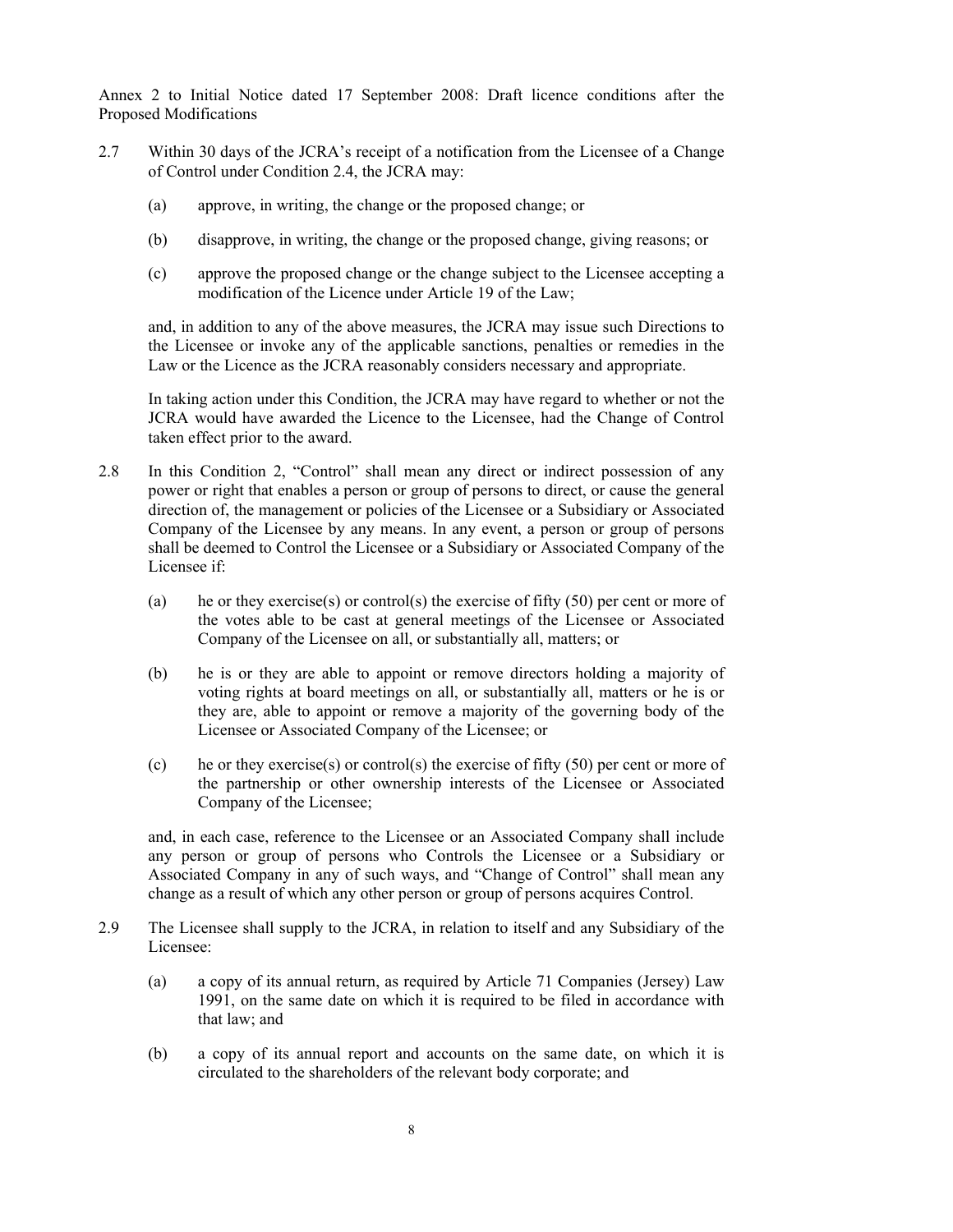- (c) where the relevant body corporate is not incorporated in the Bailiwick of Jersey, any returns, reports, accounts or other Information under the laws of any applicable jurisdiction which are, in the opinion of the JCRA, analogous or equivalent to the above, at such times and in such forms as the JCRA directs from time to time.
- 2.10 The Licensee shall comply with any other requirement in law to obtain any additional consents, permissions, authorisations or licences as may be necessary for the provision of the Licensed Services and for the exercise of its rights or the discharge of its obligations under this Licence.
- 2.11 The Licensee shall ensure that:
	- (a) The administration and management of the Business associated with the running (including establishment, maintenance and operation) of the Licensed Services shall be conducted from the Island of Jersey;
	- (b) Its dealings with its shareholders, Subsidiaries, or Associated Companies are conducted on a normal commercial basis and at arm's length, and this may be audited by the JCRA, having given due notice; and
	- (c) To the extent that Postal Services are provided by any Subsidiary of the Licensee, such Subsidiary shall not be reorganized, transferred, wound up, liquidated, dissolved, disbanded, or otherwise merged without the prior written consent of the JCRA. For the avoidance of doubt, Condition 2.11(c) applies to reorganizations that do not result in a Change of Control.

## **3. LICENCE FEE**

**.** . . . . . . . . . .

3.1 The Licensee shall pay such Licence Fee as may be determined by the JCRA from time to time.

\_\_\_\_\_\_\_\_\_\_\_\_\_\_\_\_\_\_\_\_\_\_\_\_\_\_\_\_\_\_\_\_\_\_

3.2 Without prejudice to any other remedies of the JCRA under this Licence or the Law, if the Licensee fails to pay any amount due to the JCRA under this Condition 3 by the due date, the unpaid amount will accrue interest daily from the due date to the date of payment at four (4) percentage points above the published base rate of the Bank of England, and is recoverable as a debt under law.

## **4. PROVISION OF INFORMATION**

- 4.1 For the purpose of monitoring the Licensee's compliance with the Conditions and the Law, the Licensee shall provide to the JCRA in the manner, and at the times required by the JCRA, any Documents, accounts, returns, estimates, reports or other Information (whether financial, operational, technical or otherwise) including but not limited to the Documents, accounts, returns, estimates, reports and other Information specified in this Licence.
- 4.2 The JCRA may require an examination, investigation or audit of any aspect of the Licensee's Business relating to the Licensed Services or its compliance with the

**Deleted:** 2.12 The Licensee's directors shall not declare or recommend a dividend, nor shall the Licensee make any other form of distribution permitted under the Companies (Jersey) Law 1991, unless the JCRA determines otherwise. The rate of interest on any loan, debenture or other financial instrument paid by the Licensee to any Associated Company or to the States of Jersey shall be subject to the JCRA's prior written approval. This Condition shall cease to have effect on the date set forth in Article 8(5) of the Law.¶ 2.13 The Licensee shall not do anything by act or omission which may lead it to having insufficient financial resources to discharge its liabilities under securities issued by the company to the States of Jersey. This Condition shall cease to have effect on the date set forth in Article 8(5) of the Law.¶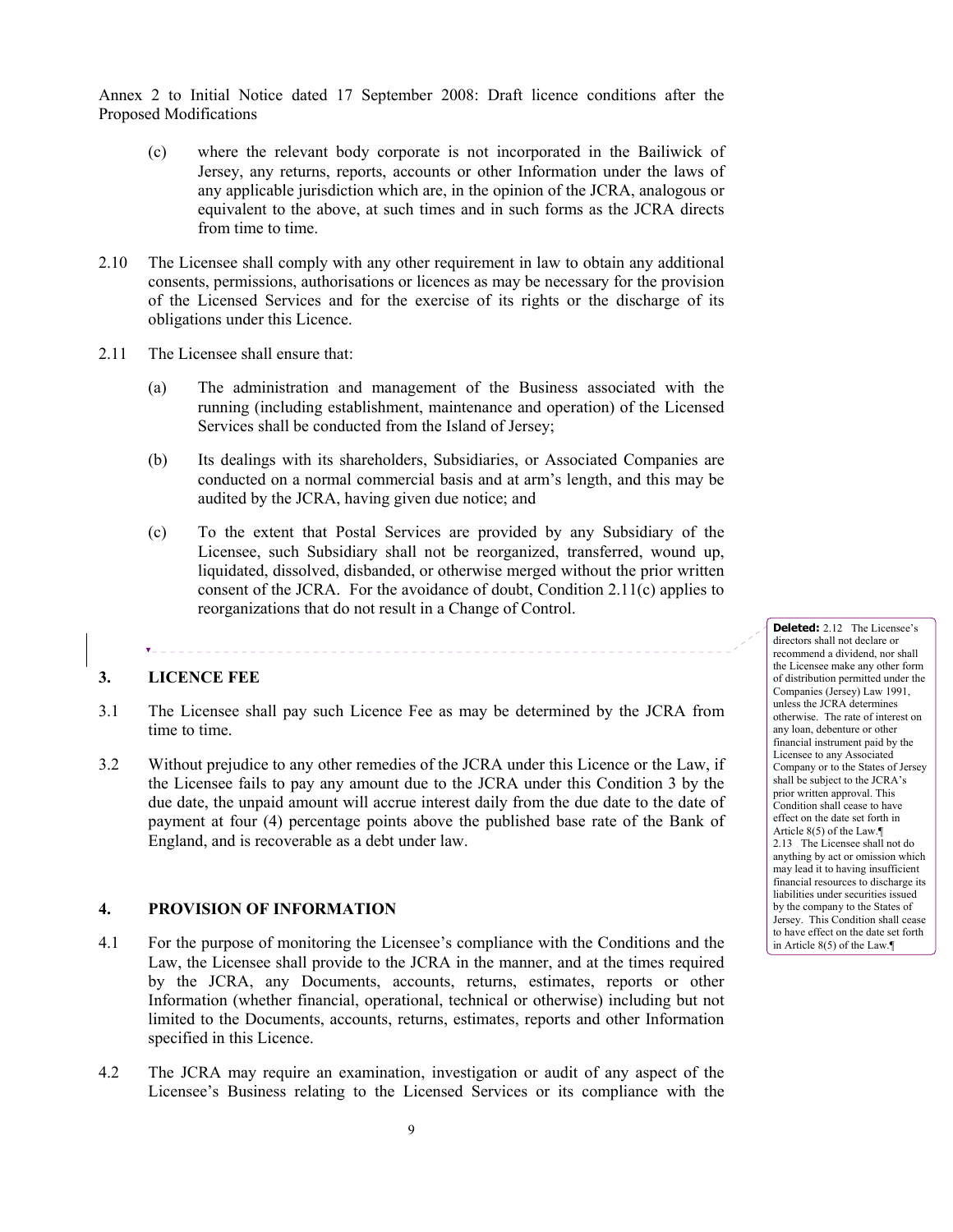Conditions and the Law, and the Licensee shall provide any assistance requested by the JCRA in relation to any such examination, investigation or audit. The JCRA may direct the manner in which such an examination, investigation or audit is carried out, including the creation of financial and/or technical specifications or documentation.

- 4.3 In particular, the JCRA may authorise a person to carry out an examination, investigation or audit or may require the Licensee to arrange for an examination, investigation or audit of any aspect of the Licensed Services to ensure compliance with the Conditions. The Licensee shall allow the JCRA's authorised representative to attend at, enter and inspect any premises under the control of the Licensee or a Subsidiary of the Licensee and to take copies of any Documents and to acquire any Information in the control of the Licensee or a Subsidiary of the Licensee, as may be required in order to carry out the examination, investigation or audit.
- 4.4 The Licensee shall bear all reasonable costs associated with any examination, investigation or audit conducted under this Condition 4.

## **5. COMPLIANCE**

 In addition to the Conditions, the Licensee shall comply and procure its Subsidiaries' compliance, with:

- (a) any obligation imposed on it by the Law or by any law, Regulation, rule, ordinance or order of the States of Jersey; and
- (b) any Direction duly issued by the JCRA under the Law, under any other law, Regulation, rule, ordinance or order of the States of Jersey or under this Licence.

## **6. MODIFICATION**

 The JCRA may from time to time Modify any Condition in this Licence. Any modification, deletion or addition to the Conditions shall be made in accordance with Article 19 of the Law and any other requirements under any applicable law.

# **7. ENFORCEMENT AND REVOCATION**

 The JCRA may take any action to enforce any Condition of this Licence in accordance with Article 20 of the Law. The JCRA may also at any time revoke this Licence in accordance with the provisions and procedures set out in Article 21 of the Law.

# **8. EXCEPTIONS AND LIMITATIONS ON THE LICENSEE'S OBLIGATIONS**

 If the Licensee is prevented from performing any of its obligations under this Licence because of Force Majeure: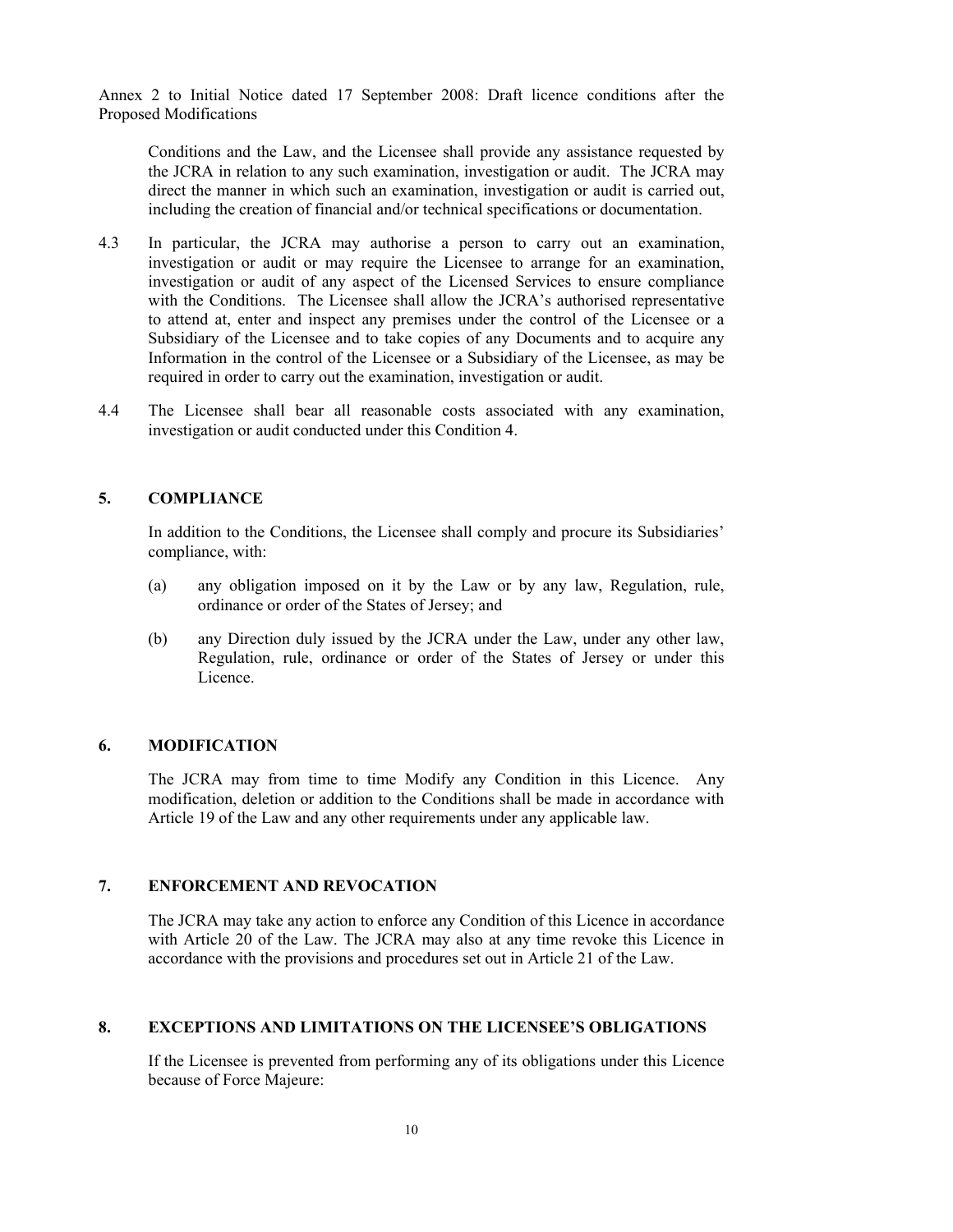- (a) the Licensee shall notify the JCRA of those obligations it is prevented from performing and the reason why as soon as reasonably practicable; and
- (b) the JCRA may suspend those obligations, upon which the Licensee will not be liable to perform those obligations, for so long as the Force Majeure continues, only if and to the extent that the inability to perform could not have been prevented by taking steps specifically required under this Licence, or other reasonable precautions, save where such steps or precautions are prevented by Force Majeure, and the inability cannot reasonably be circumvented by the Licensee, at its expense through the use of alternative sources, work-around plans or other means.

#### **9. MATTERS OF INTEREST TO JERSEY**

 The Licensee shall, in connection with its establishment, operation and maintenance of the Postal Facilities and provision of the Licensed Services, take reasonable steps to prevent any of these from being used in, or in relation to, the commission of offences against the laws of the Bailiwick of Jersey.

## **10. COMMENCEMENT, TERM AND RENEWAL**

- 10.1 The Licence takes effect on the Licence Commencement Date.
- 10.2 At any time after the ninth (9th) anniversary but prior to the eleventh (11th) anniversary of the Licence Commencement Date, the Licensee may serve notice on the JCRA requesting a renewal of this Licence.
- 10.3 Within fifty six (56) days of the receipt of notice under Condition 10.2 or such further period as may be agreed with the Licensee, the JCRA shall notify the Licensee, subject to the Licensee providing all necessary Information to the JCRA to enable it to make the notification within the required time, whether or not it agrees to a renewal of the Licence subject to the same Conditions or any modified, amended or additional Conditions.

## **11. MISUSE OF DATA**

 The Licensee shall not make use of data of any nature which become available to it directly or indirectly as a result of providing the Licensed Services, in any way which, in the reasonable opinion of the JCRA, would unduly prefer the interests of any Business carried on by the Licensee or Associated Company of the Licensee, or place Other Licensed Operators at an unfair disadvantage.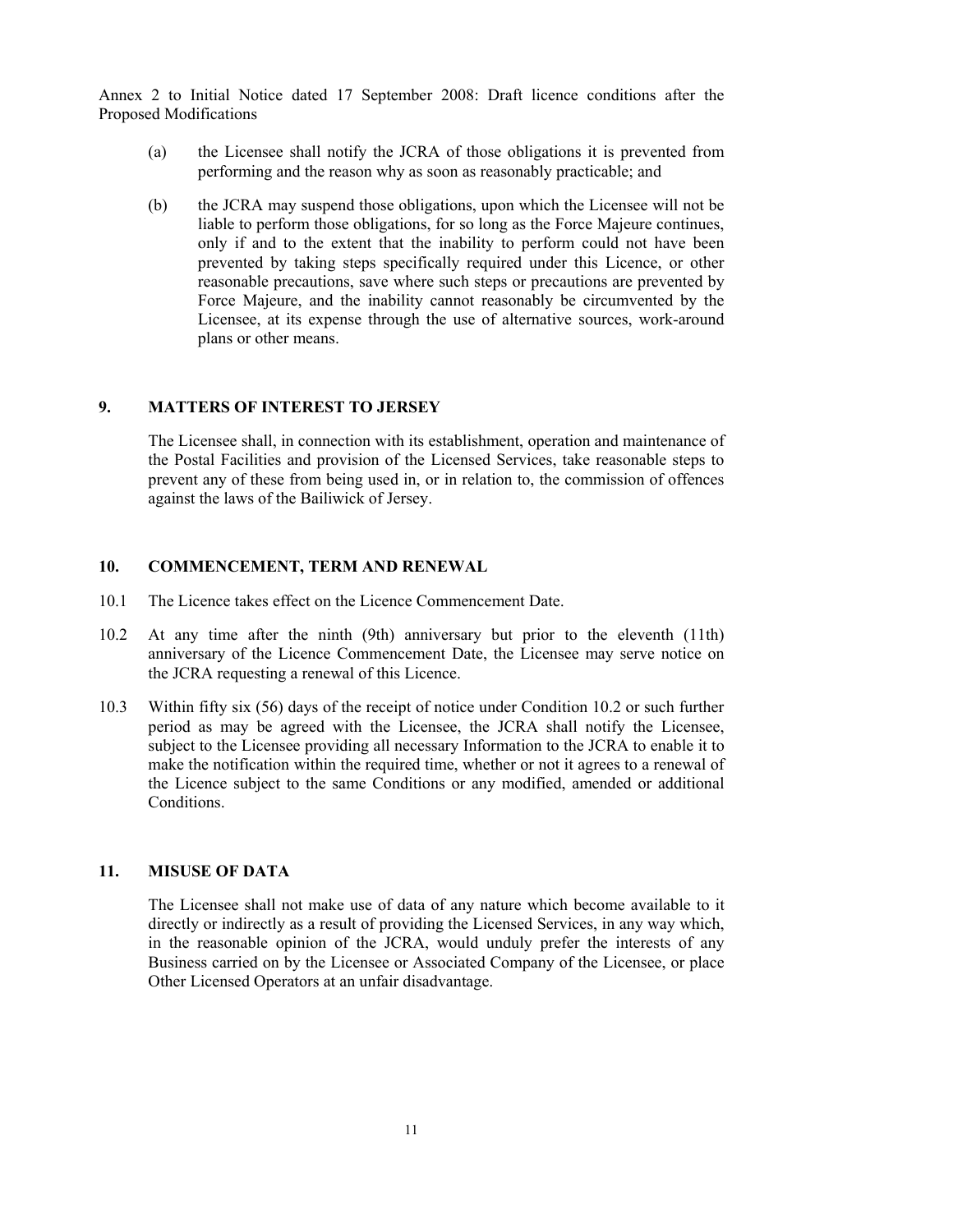#### **PART II: PUBLIC SERVICE CONDITIONS**

## **12. UNIVERSAL SERVICE OBLIGATION**

- 12.1 The Licensee shall, in the Island of Jersey, fulfil the Universal Service Obligation ("USO") as defined in Condition 12.3. The Licensee shall comply with any Direction given from time to time by the JCRA in respect to the USO.
- 12.2 The Licensee shall defray the full cost of the USO set out in this Condition from profits generated by the Licensed Services, except when otherwise permitted by Condition 24.1. In the event that the provision of the USO can be demonstrated to represent an unfair burden on the Licensee, the JCRA may, with a view to reducing the burden associated with providing the USO, review the extent and frequency of the services comprising the USO and, in addition or as an alternative, may introduce a mechanism for Other Licensed Operators to contribute to the net cost of the USO. The determination of such net cost shall be made by the JCRA following consultation by the JCRA, on the appropriate mechanism to be used.
	- 12.2.1 Subject to any Direction given by the JCRA, profits made by the Licensee in connection with Philatelic Services shall not be included in profits generated by the Licensed Services, and shall be regarded as the Licensee's proprietary funds.
- 12.3 The USO means the following set of obligations:
	- a) To provide at least one Collection of Mail, generated within the Island of Jersey, which should be made from each Access Point each Working Day;
	- b) To provide at least one Delivery of Mail, whether generated within or outside the Island of Jersey, which should be delivered to every Delivery Point in the Island of Jersey, each Working Day;
	- c) To procure, to the extent within the Licensee's control, the delivery of Mail to destinations outside the Island of Jersey at least at the same frequency as at the Licence Commencement Date, or at such other frequency as may be agreed by the JCRA;
	- d) The Licensee shall use all reasonable endeavours to set collection times at the latest possible times to access key transport connections;
	- e) To provide preferential Postage rates for literature for the blind and partially sighted as defined in the relevant Postal Scheme up to Universal Postal Union weight limits;
	- f) To provide access, by the means of Access Points and Post Boxes or other appropriate means to allow the Users reasonable access to the Postal Services;
	- g) To provide those Postal Services which the Licensee is required to provide to satisfy the USO at affordable prices and at a uniform tariff throughout the Island of Jersey;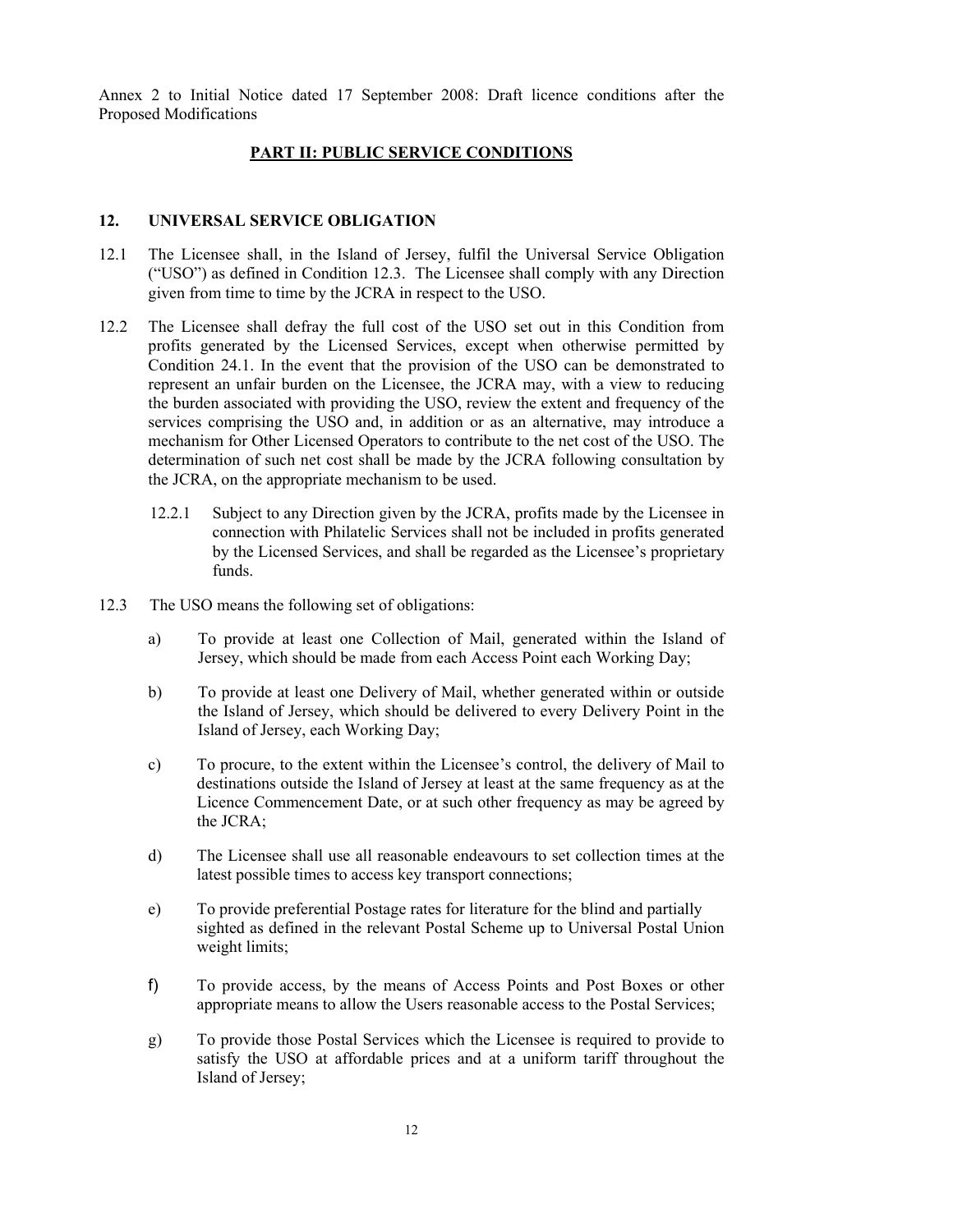- h) To provide services for registered and insured Mail;
- i) To treat Mail generated from outside the Island of Jersey no less favourably than Mail generated from within the Island of Jersey in terms of delivery times, or as otherwise agreed by the JCRA; and
- j) To procure the provision, from time to time, of preferential rates in respect of Mail to addresses within the BFPO (British Forces Post Office), or as otherwise agreed by the JCRA.

# **13. POSTAL SCHEMES**

- 13.1 The Licensee may make Postal Schemes specifying, or in respect of, any of the charges, and other terms and conditions, that are to apply to Postal Services provided by the Licensee.
- 13.2 All Postal Schemes made by the Licensee must be in accordance with the Law and in particular the Licensee shall comply with all the requirements detailed in Part 11 of the Law.
- 13.3 The Licensee shall be permitted to conclude individual agreements with any User or class of Users, subject to the other Conditions.
- 13.4 The Licensee shall, in the manner and at the times specified by the JCRA, publish the Postal Schemes and any change, there to, including tariffs under which it provides each category of Postal Services to the Users. In the absence of any Direction to the contrary from the JCRA, the Licensee shall ensure that all current Postal Schemes are:
	- (a) filed with the JCRA at least 28 days before being implemented; and
	- (b) made available for inspection at the reasonable request of any member of the public or sent to them by post and/or electronic means on reasonable request.
- 13.5 The JCRA may direct the Licensee to change the Licensee's Postal Schemes from time to time where any term or condition thereof is contrary to the Licence, the Law or any other law, Regulation, rule, ordinance or order of the States of Jersey.

# **14. PROTECTING THE INTEGRITY OF THE MAIL**

- 14.1 Within three (3) months of the Licence Commencement Date, the Licensee shall submit to the JCRA in writing, Mail protection procedures which shall include:
	- (a) measures for minimising the exposure of Mail conveyed by the Licensee to the risk of theft, loss, damage or interference; and
	- (b) ways of improving the performance of the Licensee in relation to the matters referred to at paragraph (a) above.
- 14.2 The Licensee shall comply with Directions issued by the JCRA in respect of Mail protection and procedures in Condition 14.1.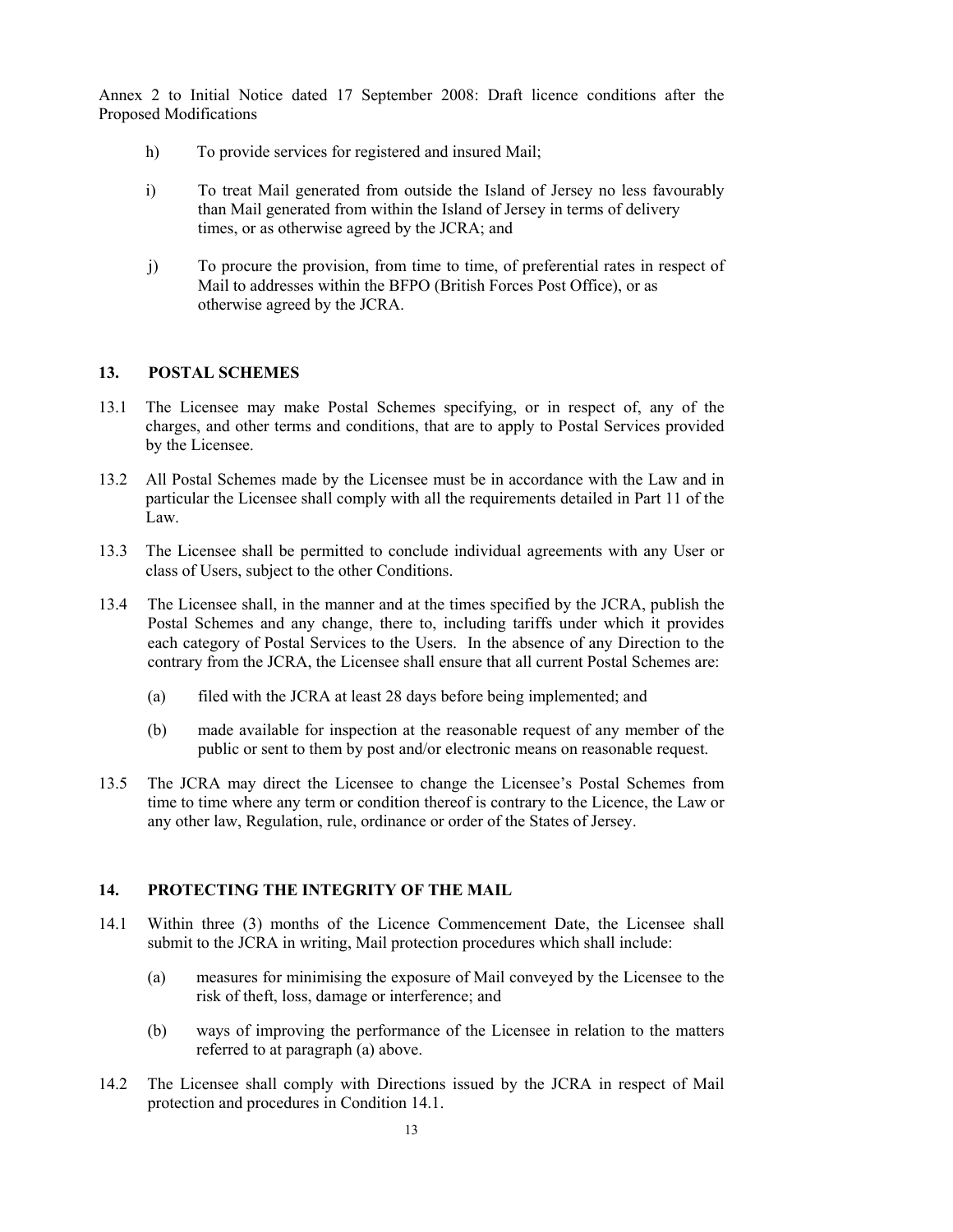#### **15. DEVELOPMENT OF POSTAL FACILITIES AND SERVICES**

- 15.1 The Licensee shall develop and operate the Postal Facilities so as to progressively achieve standards in line with international best practice during the Term, and in particular, the Licensee shall achieve and comply with such established international standards and benchmarks as the JCRA may direct from time to time.
- 15.2 In order to meet the objectives set out in Condition 15.1, within three (3) months of the Licence Commencement Date, the Licensee shall submit to the JCRA a plan setting out the target levels it will achieve for Postal Services, together with specific quality of service Information requested by the JCRA (to be known as the "Postal Development Plan") and a service monitoring plan (to be known as the "Postal Monitoring Plan") which provides for accurate measurement of each of the target levels set out in the Postal Development Plan (together, the **"**Plans").
- 15.3 The Plans will describe:
	- (a) how actual performance will be monitored;
	- (b) the process for the collection and analysis of suitable data; and
	- (c) the procedures for internal review and performance improvement planning by the Licensee.
- 15.4 The JCRA may direct the Licensee to update and resubmit the Plans from time to time.
- 15.5 The JCRA may direct the Licensee as to matters to be included in the Plans and may amend or replace such Direction from time to time.
- 15.6 Within forty five (45) days of the end of each six (6) month period during the Term, the Licensee shall provide the JCRA with a written report in a form required by the JCRA on its achievements under the Postal Development Plan during the preceding six (6) month period, as set out in Condition 15.2.
- 15.7 The Licensee shall comply with any Directions issued by the JCRA from time to time regarding any other quality of service indicators and measurement methods for Postal Services and shall, as and when required, supply to the JCRA, in a form specified by the JCRA, the results of its measurements of actual performance against any quality of service indicators and measurements so specified, and the JCRA may publish or require publication of such Information as it considers appropriate.

# **16. CONSUMER PROTECTION**

- 16.1 The Licensee shall introduce such User complaint targets based on the number of complaints per one thousand Delivery Points per year, as are agreed by the JCRA. Such targets are:
	- a) to be phased in over a period of three years from the Licence Commencement Date or such period as the JCRA may otherwise determine;
	- b) exclude performance results during the Christmas Period; and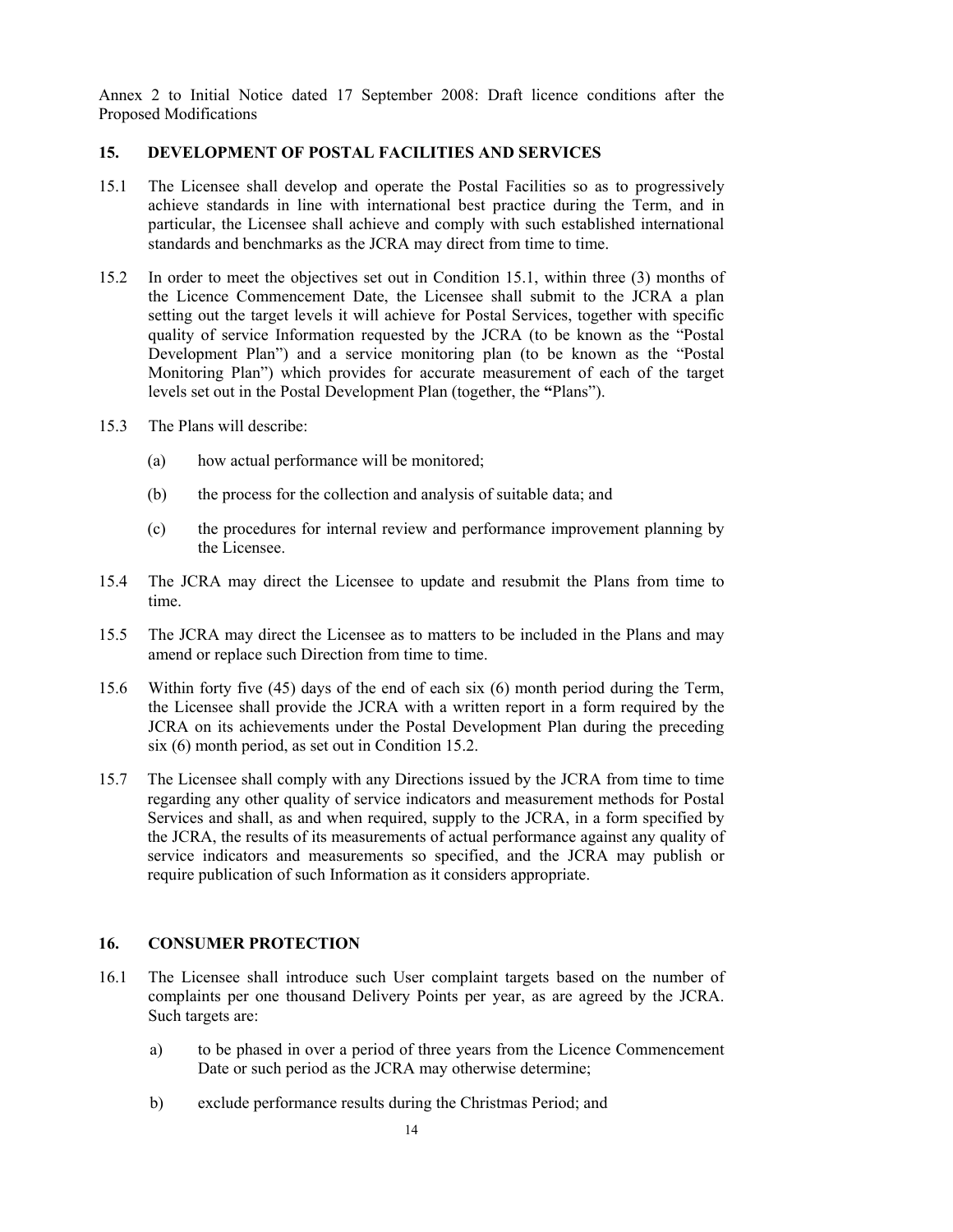all complaints are to be lodged in a register to which the JCRA will have access.

- 16.2 The Licensee shall safeguard the privacy and confidentiality of all Mail and shall comply with all applicable laws from time to time regarding the protection of personal data and shall comply with any Directions issued by the JCRA for the purposes of protecting the interests of its Users, having regard to relevant laws in force from time to time, and subject to Articles 47 and 48 of the Law.
- 16.3 The Licensee shall within three (3) months of the Licence Commencement Date publish an appropriate code of practice ("Consumer Code") for the resolution of User disputes. The JCRA may from time to time issue Directions to the Licensee specifying any modifications or additions that it considers should be made to the Consumer Code.
- 16.4 The Consumer Code shall identify a transparent, simple, inexpensive procedure in order to address, inter alia, the following:
	- (a) the appointment of a representative of the Licensee to be the first point of contact for members of the public;
	- (b) a means of recording complaints against and disagreements with the Licensee;
	- (c) the procedure and time frame in which the Licensee will respond to complaints and disagreements;
	- (d) the method and duration of retention of records of complaints and disagreements; and
	- (e) the level of any compensation that the Licensee may offer where complaints have been upheld or not satisfactorily resolved.

If a complaint or disagreement remains unresolved for three (3) months, either party may refer it to the JCRA for advice or determination.

- 16.5 The Consumer Code may be amended by the Licensee from time to time, provided that the Licensee shall notify the JCRA and publish the proposed changes twenty eight (28) days in advance of their coming into effect. The JCRA may issue Directions to the Licensee as to the changes, including but not limited to Directions not to make the changes, Directions to amend the changes further or Directions as to the timing of the changes.
- 16.6 The Licensee shall participate in good faith in any dispute resolution procedure established by the JCRA, following consultation with the Licensee, for the resolution of disputes.
- 16.7 The Licensee shall submit at the end of every six (6) month period or at such other intervals as the JCRA directs, a written report to the JCRA setting out:
	- (a) the extent to which the Licensee has succeeded in meeting the targets described in Condition 16.1;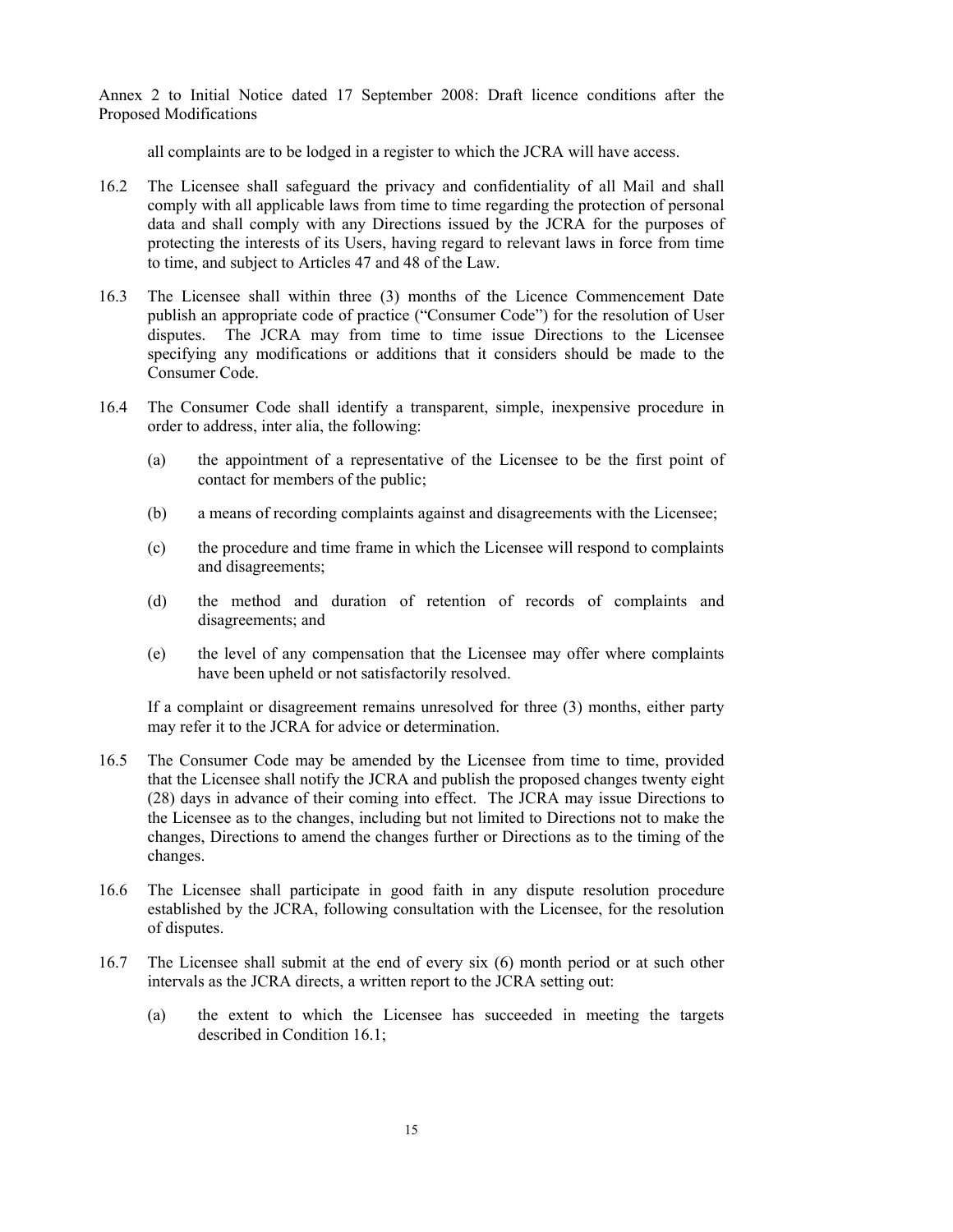- (b) the compensation that has been paid in relation to complaints or disagreements where the User complaints were upheld and why complaints were dismissed; and
- (c) such other matters that the JCRA directs should be included in the report.
- 16.8 The Licensee shall ensure the accuracy and reliability of any systems, equipment, data or procedures, which the Licensee uses to measure or to track the provision of Licensed Services or for the calculation of related charges.
- 16.9 The JCRA may require the Licensee to set up, at Licensee's expense, a User Council or Councils for the specific purpose of obtaining and representing the views of Users.
- 16.10 The Licensee shall not promote any or all of its services in such a way as may be misleading to Users or contain unverifiable information and such promotions shall not contain information that is not independently verifiable.
- 16.11 The Licensee shall provide a facility to receive compensation for loss or damage on insured products, and to continue to provide compensation for loss or damage in respect of other Mail, on terms no less favourable than its existing practice or policy, unless otherwise agreed by the JCRA.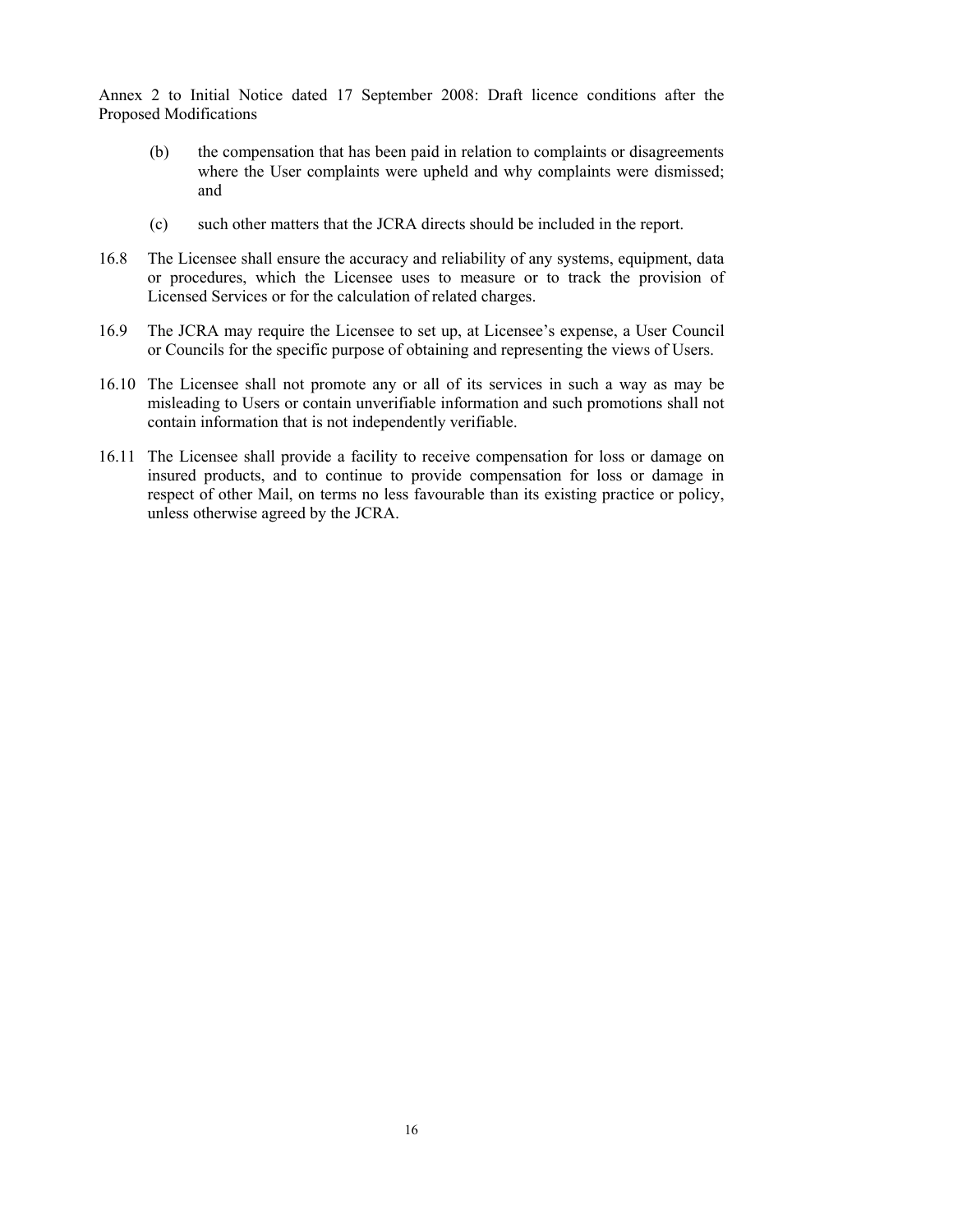#### **PART III:**

## **GENERAL CONDITIONS RELATING TO THE PROVISION OF POSTAL SERVICES**

## **17. INTERNATIONAL OBLIGATIONS**

 The Licensee shall comply with international obligations of the Bailiwick of Jersey in accordance with States' directions, including the rules and regulations of the Universal Postal Union. The Licensee shall issue Postage Stamps bearing the word "Jersey" which attests payment of Postage according to the acts of the Universal Postal Union.

#### **18. ACCESS TO LAND**

 The Licensee shall be entitled to all powers and rights and subject to all such obligations as are set out in Part 8 of the Law. Nothing in this Licence shall absolve the Licensee from any requirement in law to obtain such additional consents, permissions, authorisations or Licences as may be necessary for the exercise of its rights or discharge of its obligations under this Licence.

#### **19. CESSATION OF THE PROVISION OF THE LICENSED SERVICES**

- 19.1 If the Licensee proposes to cease to fulfil to provide all or a material part of the Licensed Services, or to fulfil the USO, it shall give not less than four (4) months notice in writing to the JCRA of the proposal and its plans in relation to the cessation.
- 19.2 At any time within four (4) months before the expiry of the Licence or if the JCRA receives a notice under Condition 19.1, or if the JCRA has made a decision pursuant to Article 21 of the Law to revoke the Licence, the JCRA may, after consultation with the Licensee, direct it in writing to take such steps as the JCRA considers necessary or expedient to ensure the continuity of the Licensed Services, or the continuity and continuation of the fulfilment of the USO, or any constituent parts thereof, and the Licensee shall comply with any such Directions.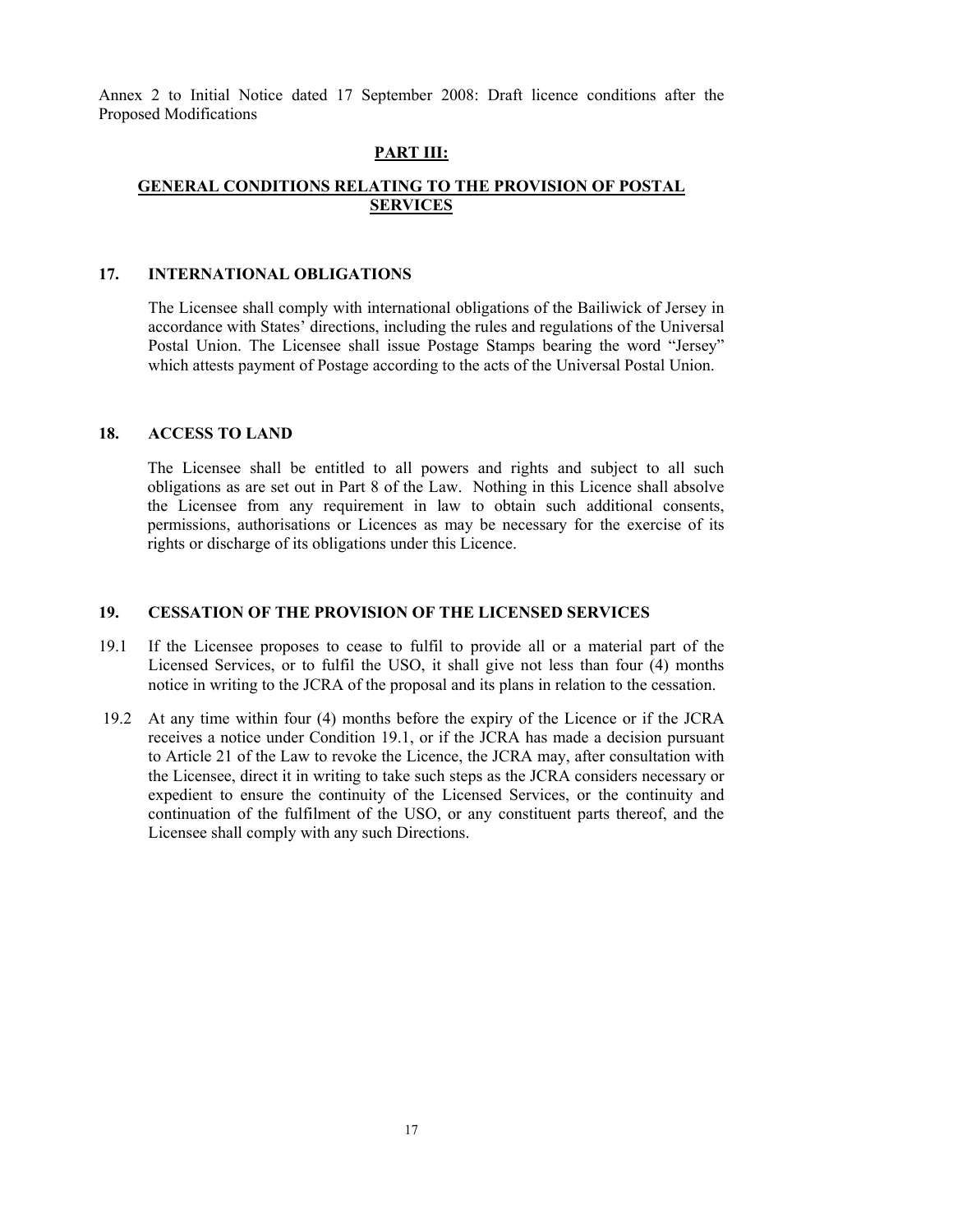#### **PART IV: ADDITIONAL CONDITIONS**

## **20. PRICE REGULATED SERVICES**

- 20.1 The Licensee shall publish all list prices and discount schemes for any Licensed Services or any Postal Services provided to fulfil the USO within twenty eight (28) days of the Licence Commencement Date.
- 20.2 Where the Licensee intends to introduce:
	- (a) new prices for any Licensed Services or any Postal Services provided to fulfil the USO, or prices for new Licensed Services or new Postal Services provided to fulfil the USO to be introduced by the Licensee; or
	- (b) any discounts to published prices for Licensed Services or Postal Services provided to fulfil the USO; or
	- (c) special offers to all or any of its Users for particular categories of Licensed Services or Postal Services provided to fulfil the USO;

it shall publish the same at least twenty one (21) days prior to their coming into effect and provide full details of the same to the JCRA.

- 20.3 The JCRA may, after consultation with the Licensee, determine the maximum level of charges the Licensee may apply for Licensed Services or Postal Services provided to fulfil the USO in such a manner as to ensure that the prices:
	- (a) enable the Licensee to have sufficient resources to fulfil the USO;
	- (b) are not excessive;
	- (c) are not predatory; and
	- (d) in the case of Postal Services provided to fulfil the USO, are affordable.
- 20.4 All published prices, discount schemes and special offers of, or introduced by, the Licensee for Licensed Services shall be transparent and non-discriminatory; all prices shall be cost-justified and all special offers shall be objectively justifiable.
- 20.5 If the JCRA, after consulting the Licensee and such other persons as it may determine, is satisfied that any published price, discount scheme or special offer is in breach of the Law or this Licence, the JCRA may, by issuing a Direction, require the Licensee to bring the relevant prices, discount schemes or special offers, into conformity with the Law and/or the requirements of this Licence.
- 20.6 Condition 20 applies to a Subsidiary of the Licensee if the Licensee delegates to the Subsidiary the provision of any Licensed Services or any Postal Services provided to fulfil the USO under Condition 2.2.
- 20.7 The JCRA may decide to waive Condition 20 in whole or in part where the Licensee demonstrates to the satisfaction of the JCRA that it does not have a dominant position in a relevant market.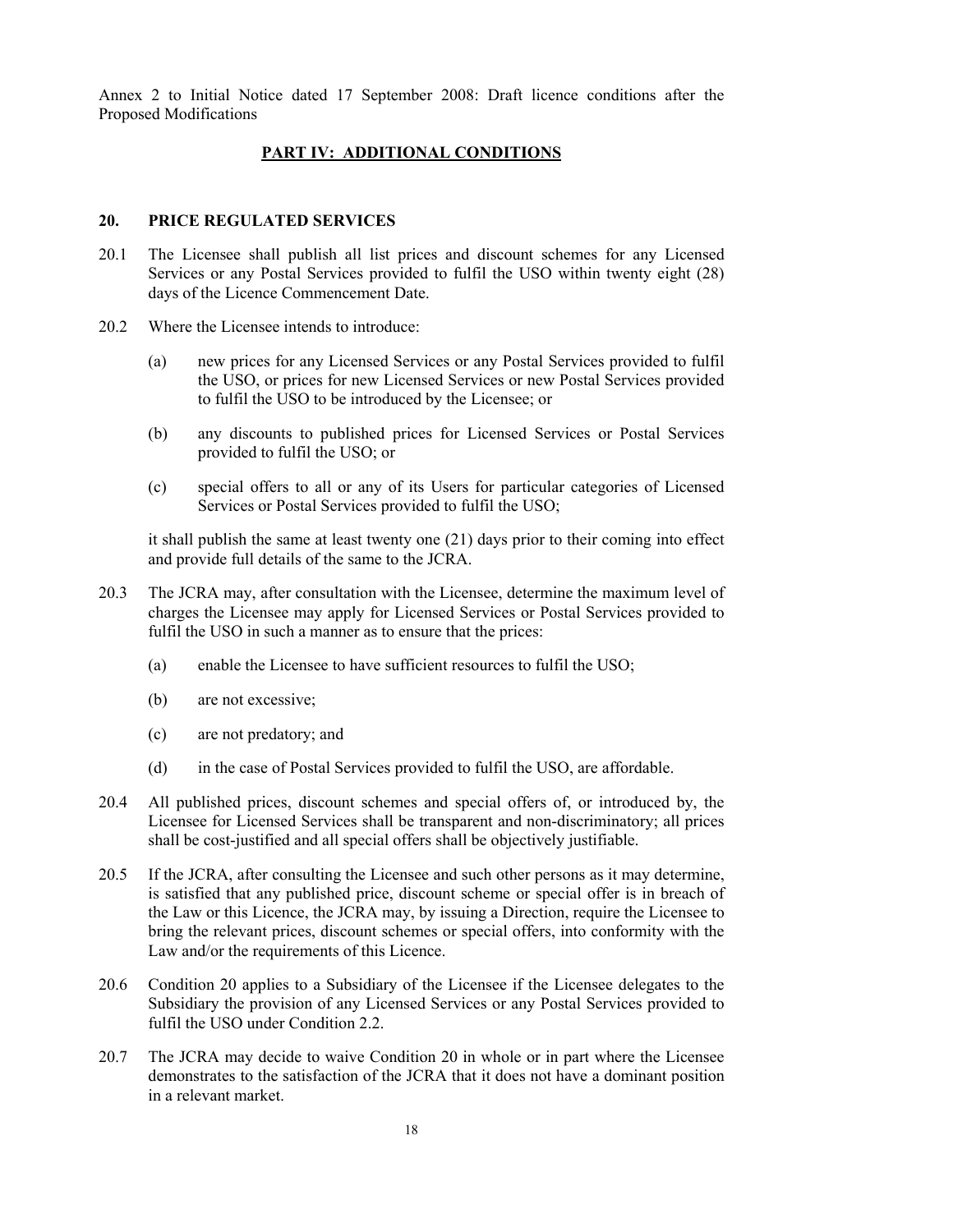## **21. OTHER SERVICES**

- 21.1 To continue to provide (unless otherwise agreed by the JCRA):
	- (a) Business reply services to Users, subject to appropriate and reasonable terms and conditions as determined by the Licensee;
	- (b) a redirection service for the Island of Jersey addresses subject to appropriate and reasonable terms and conditions as determined by the Licensee;
	- (c) a retention service for Island of Jersey addresses subject to appropriate terms and conditions as determined by the Licensee.
- 21.2 The costs for the above services shall be included within the cost of the USO.

# **22. FAIR COMPETITION**

- 22.1 The Licensee or any Subsidiary of the Licensee shall not, where it is in a dominant position, do or omit to do anything which would be an abuse of that dominant position under Article 16 of the Competition (Jersey) Law 2005.
- 22.2 The Licensee or any Subsidiary of the Licensee shall:
	- (a) not abuse any position of dominance in any relevant market;
	- (b) not engage in any practice or enter into any arrangement that has the object or the likely effect of preventing, restricting or distorting competition in the establishment in the provision of Postal Services; and
	- (c) comply with any Direction issued by the JCRA for the purpose of preventing any market abuse or any practice or arrangement that has the object or effect of preventing, restricting or distorting competition, in the provision of the Licensed Services.

# **23. SEPARATION OF ACCOUNTS**

- 23.1 Within twelve (12) months of the Licence Commencement Date, the Licensee shall ensure, and confirm to the JCRA, that it maintains accounting records in a form that enables the relevant Licensed Services specified in any Direction given by the JCRA to be separately identifiable, and which the JCRA considers to be sufficient to show and explain the transactions of each of those activities.
- 23.2 The JCRA may require reports on the accounting records and/or activities from time to time. The JCRA may direct the Licensee as to the basis and timing of such reports.